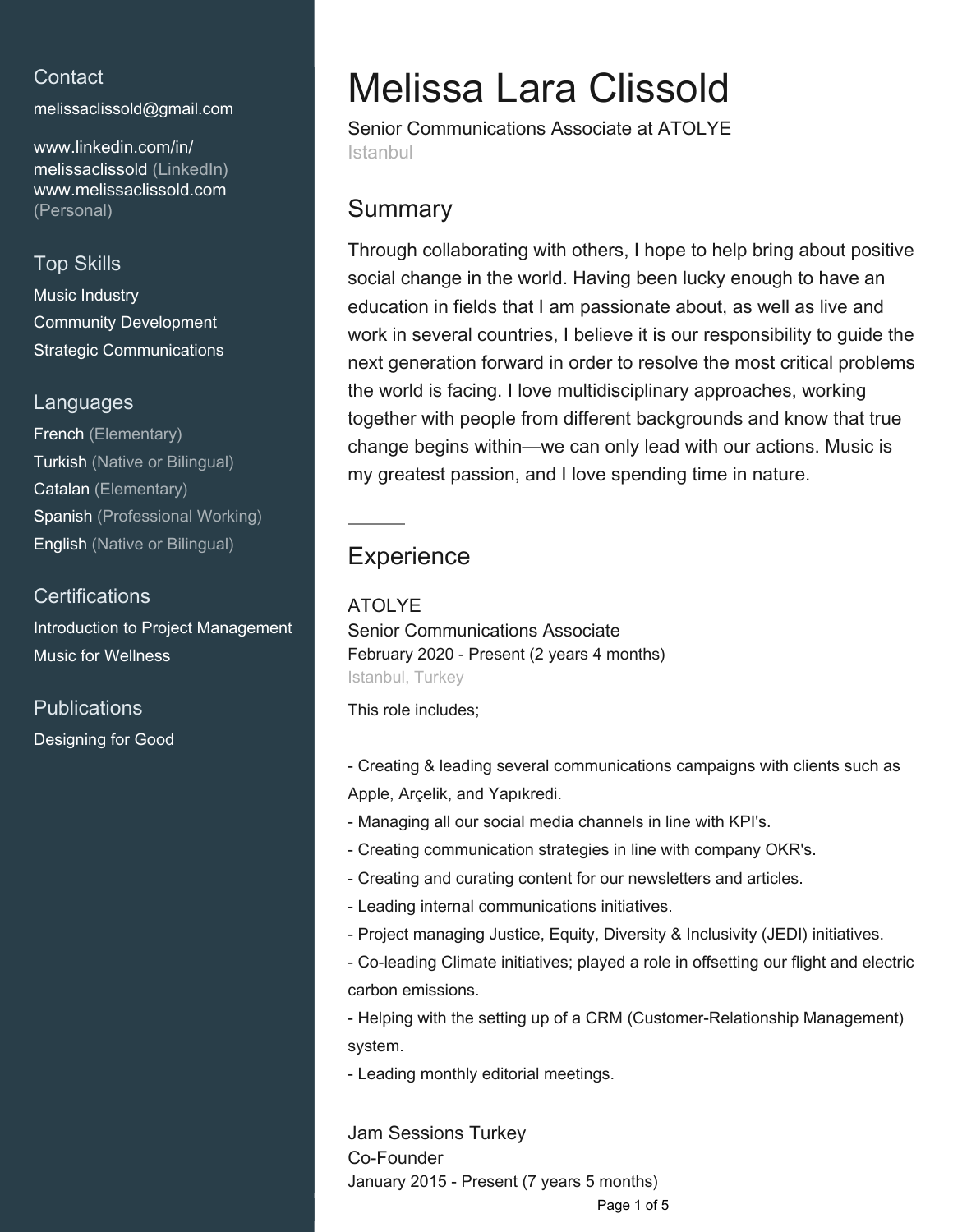#### Istanbul

Jam Sessions Turkey is an organisation that aims to bring musicians and music-lovers together whilst pushing for positive social change through community spirit. We organise monthly jam sessions at Kolektif House and other music events such as drum circles (percussion workshops). This project has been on hold during the coronavirus pandemic.

Previous clients include: Coca-Cola, Kolektif House, St. Joseph Highschool, Istanbul Technical University 'Arı Teknokent', and Hillside City Club Etiler.

We have previously oraganised a fundraiser for Musicians Without Borders on World Music Day in collaboration with Fete de la Musique in 2015 as well as a Reggae Day for families & children. We love collaborating with other local and global brands that have adopted a 'social business' model. Recently, we have also organised jam sessions for children with autism in collaboration with the Autism Association in Turkey.

Medyascope.tv English Editor & Translator June 2019 - January 2021 (1 year 8 months) Istanbul, Turkey

English editing & translating of news articles and youtube videos.

The Duke of Edinburgh's International Award-Türkiye 5 years 10 months

**Consultant** July 2016 - December 2018 (2 years 6 months) Istanbul, Turkey

The Duke of Edinburgh's International Award (the Award) is the world's leading youth achievement programme for young people between the ages of 14-24 which is delivered in over 130 countries. In Turkey, it is delivered in over 110 Award Units (schools and universities) across 17 different cities. The Award aims for the self-development of young people through physical recreation, development of skills, service to community and adventurous journey camps at three different categories of Bronze, Silver and Gold. Since 2003 over 5000 participants of various categories have completed the Award in Turkey.

This role included setting up the Alumni working group in order to create a sustainable alumni Network across the country (for participants that have completed the Award) which included setting up meetings and organising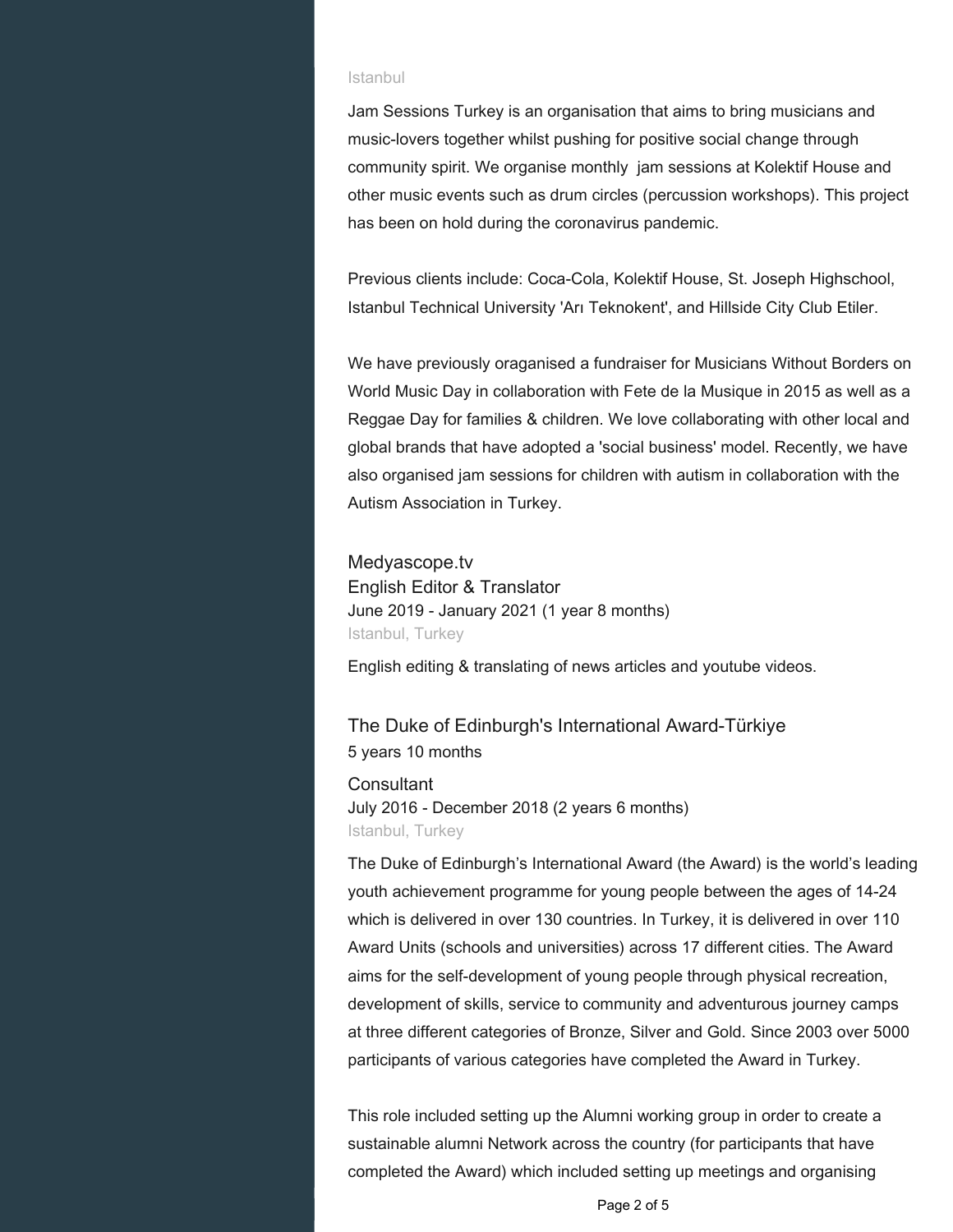events. Finally, auditing of Award Units in order to assess delivery standards based on

International quality assurance standards, which involved traveling extensively across the country.

The role further included being in charge of the roll-out of Salesforce (a customer management system). This system was needed in order to organise stakeholders, set tasks to designated staff across three offices in Ankara, Istanbul and Eskişehir by use of a shared calendar, catalogue items, create statistical reports regarding the Award Units, view donations and follow up on emails & telephone calls. Was in direct contact with the salesforce consultant in order to set the system up, organise data to be uploaded and test it. Oversaw the transition of our paper Record Book system (which kept the details of Award participants) to the new International Online Record Book system which included translation of the system, beta-testing, working with pilot schools and creating online training videos for volunteers that work with young people and the Award participants themselves.

#### National Director

March 2013 - June 2016 (3 years 4 months) Istanbul, Turkey

This role included being in charge of the operations of the Award and assisting the National Board in order to create three year strategic plans and annual plans based on the vision, mission and goals of The International Award Foundation based in London. As the first National Director, I organised several events including HRH's Prince Edward's Royal Visit to Istanbul in 2015 and helped TIKAV gain a full-licence, granting TIKAV the sole rights of delivering the Award across Turkey.

Implemented quality assurance and self-assessment processes for the entire organisation based on the EFQM excellence model. Conducted risk analysis for the organisation, carried out NGO sector research to further showcase the impact of the Award on society, managed social media channels including content

development, carried out active performance management of my work colleagues and set-up capacitybuilding meetings with other National Directors from across the Europe, Mediterranean and Arab States region.

Il.Lusions Summer Camp Monitor July 2012 - September 2012 (3 months)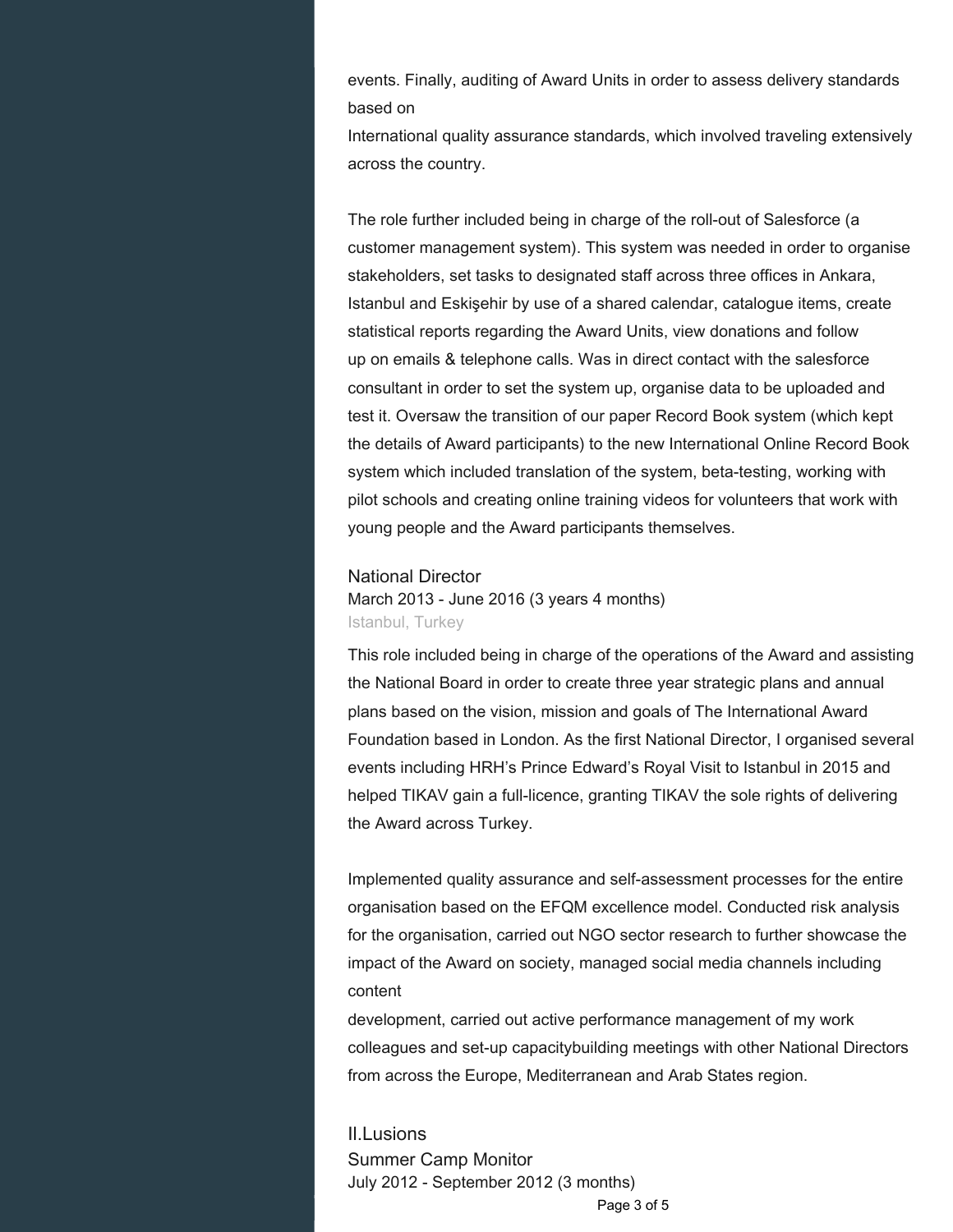#### Palafrugell, Catalonia, Spain.

• Working as a monitor for three summer camps which last three weeks each (children aged 7-12 years old).

• Carrying out warm-up, sports, audio-visual and cool-down activities for the children everyday alongside two other monitors.

• Going on educational and fun excursions once a week whilst teaching the children English vocabulary.

#### British Council

English Teaching Assistant September 2011 - June 2012 (10 months) Palafrugell, Catalonia, Spain.

• Working as an English language assistant in a local Catalan primary school teaching children aged 8-12 years old with class sizes being around 25 pupils.

• Preparing lessons for children with different levels and needs of English.

• Representing the UK and teaching the children about UK culture through discussing different traditions and holidays.

• Using different mediums to teach my classes through PowerPoint presentations, videos, music and creative worksheets

## ICYE UK

Marketing and Recruitment Intern March 2011 - July 2011 (5 months)

• Recruiting volunteers for our long-term programmes as well as promoting our organisation within the sector.

• Advertising voluntary positions available on different recruitment websites, liaising with careers services and taking part in recruitment fairs and information days.

• Using Social Media outlets such as Twitter, Facebook and Youtube to promote our organisation.

• Creating and editing documents, broachers, e-bulletins and posters to be used for promotional purposes.

• Updating our website using HTML code.

• Attendance at conferences such as "Communications for Fundraising" organised by Media Trust.

GoGen Ltd Telephone Fundraiser November 2010 - May 2011 (7 months)